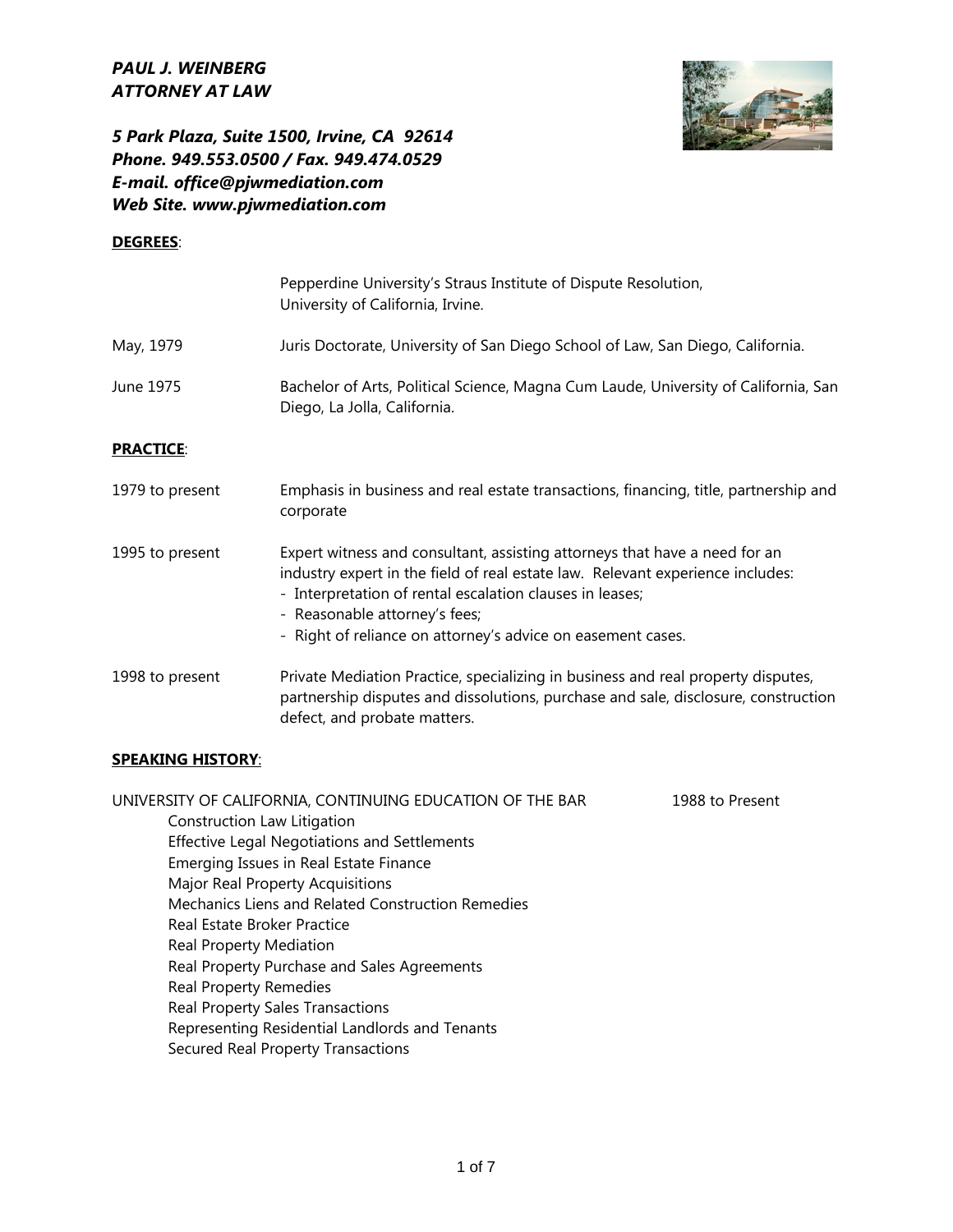*5 Park Plaza, Suite 1500, Irvine, CA 92614 Phone. 949.553.0500 / Fax. 949.474.0529 E-mail. office@pjwmediation.com Web Site. www.pjwmediation.com*

# **SPEAKING HISTORY (Cont.):**

CALIFORNIA STATE BAR 1999 to Present A Most Excellent Adventure in Real Property Annual Real Property Law Update Recent Developments in Real Property Significant Changes in C.A.R. Purchase & Sale Documents Significant Legal Developments Affecting Real Estate Significant Real Estate Legal Developments UNIVERSITY OF SOUTHERN CALIFORNIA, SCHOOL OF LAW 2004 to Present ADR Negotiations and Mediation – ADR and the Law Construction Contracts: Owner-Architect Relationship Construction Defect Mediation Mediation – Construction Law AMERICAN INSTITUTE OF ARCHITECTS 2005 to Present Architectural Copycats: Copyright Myths & Realities (USC School of Law) Design Review and the Law: Navigating the Process; Natl. Convention, Boston, MA (2008); San Francisco, CA (2009); South Atlantic Regional Conference, Savannah, GA (2016) Mediation for Architects: Resolve Your Disputes without Litigation; Natl. Convention, Los Angeles, CA, (2006); Boston, MA (2008); San Francisco, CA (2009) Small Firm Workshop: Writing Contractual Agreements for Small Projects; AIA/LA Small Firm Workshop Series (2013), Los Angeles, CA Writing Contracts for Architects: Small Firm Workshop. AIA Natl. Convention, Atlanta, GA, (2015) Architectural Contracts: What Makes a Good One? AIA South Atlantic Regional Conference; Savannah, Georgia (2016) Granny Flats and ADUs: Planning for the Elderly. AIA Conference on Architecture; New York City, NY (2018) SOCIETY FOR DESIGN ADMINISTRATION 2012 Mediation for Design Professionals: Resolve Your Disputes Without Litigation EDSymposium 12, Portland, Oregon, May 2012 UNIVERSITY OF CALIFORNIA, IRVINE, School of Law Lecturer on Land Use Law 2010-2012 AMERICAN PLANNING ASSOCIATION 2005 Design Review Ordinances – Aesthetics and the Courts, California Chapter Meeting, Palm Springs, CA

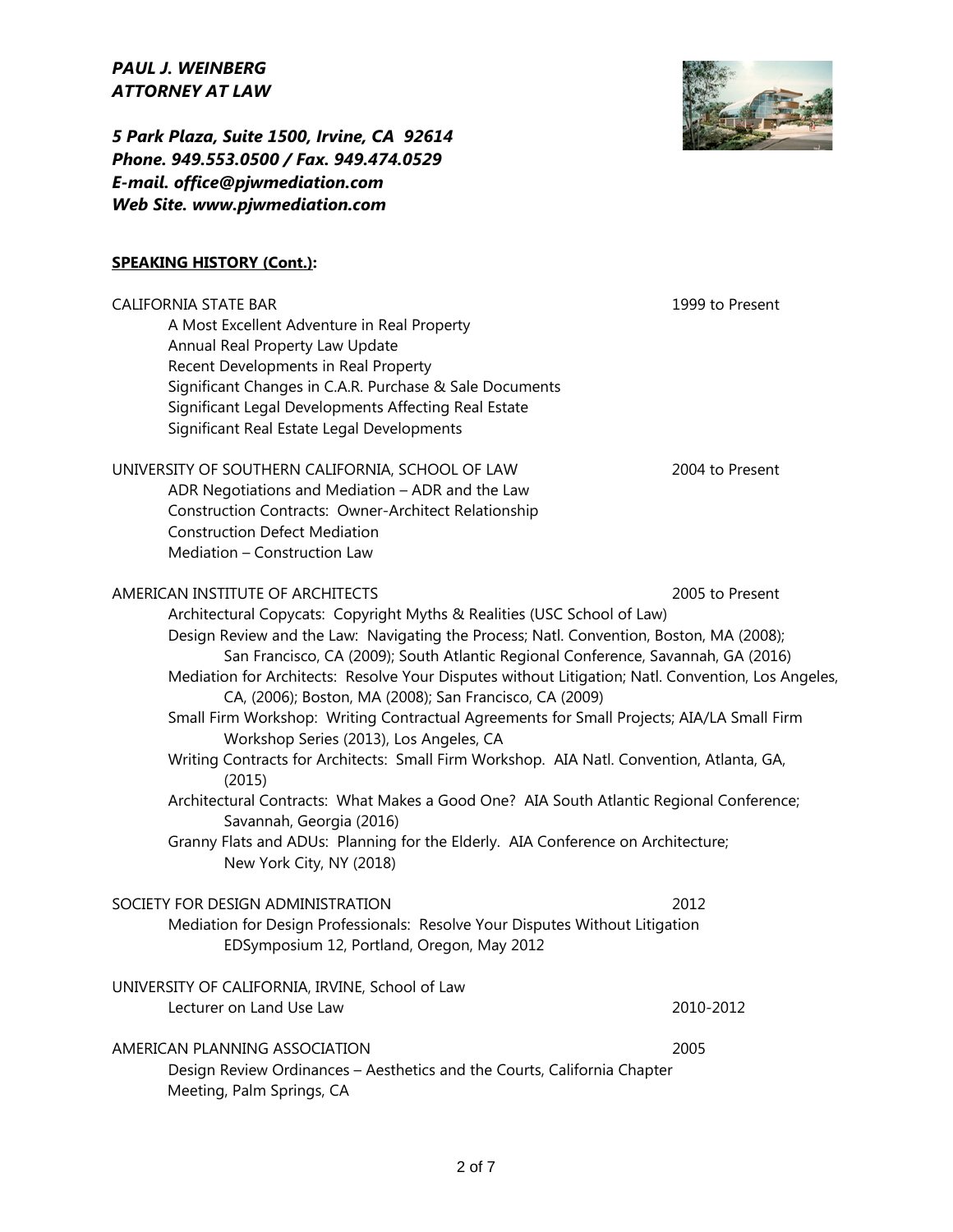

*5 Park Plaza, Suite 1500, Irvine, CA 92614 Phone. 949.553.0500 / Fax. 949.474.0529 E-mail. office@pjwmediation.com Web Site. www.pjwmediation.com*

#### **SPEAKING HISTORY (Cont.):**

| ORANGE COUNTY BAR ASSOCIATION                                    |      |
|------------------------------------------------------------------|------|
| Mediation Under C.A.R. Forms - When Do I Get My Attorney's Fees? | 2005 |
| Easements and Boundary Line Disputes: New Doctrines, New         | 2012 |
| Viewpoints and New Law                                           |      |
| Mediation in Estate Planning: Families Come First                | 2018 |
|                                                                  |      |
| LORMAN EDUCATIONAL SERVICES                                      |      |
| Mediation of California Construction Defect Disputes             |      |

### **WRITING HISTORY**:

| <b>March 2019</b> | "Mansion Development May Impair Cities' Land Use Oversight" - Law 360                                                                                     |
|-------------------|-----------------------------------------------------------------------------------------------------------------------------------------------------------|
| September, 2017   | "Granny Flats: An Idea Whose Time Has Come, or Yet Another Incursion Into the<br>Peace and Quiet of a Neighborhood?" West: Zoning and Planning Law Report |
| September, 2017   | "Seawalls in California: The Supreme Court Speaks to the Power of the Coastal<br>Commission." Orange County Bar Assn.: Orange County Lawyer Magazine      |
| June, 2015        | "Zoning by Neighborhood Fiat - How Are HOA's and CC&R's Taking Over the<br>Zoning Process?" West: Zoning and Planning Law Report                          |
| February, 2014    | "Nuisance and the Beach: How Much Control Should a State Exercise Over Beach<br>Fire Rings?" West: Zoning and Planning Law Report                         |
| February, 2013    | "Mansionization and Its Ordinances: How's That Working Out for You?"<br>West: Zoning and Planning Law Report                                              |
| December, 2011    | "Trees and Neighbors -- When Is a View So Valuable That It Should Be Litigated?"<br>West: Zoning and Planning Law Report                                  |
| February, 2011    | "Aesthetics and Cell Towers - Cities and Carriers Duking it Out in the Courts"<br>West: Zoning and Planning Law Report                                    |
| December, 2009    | "The Shopping Center as Hyde Park Corner: Free Speech or Invasion of<br>Property Rights?" West Group: Zoning and Planning Law Report                      |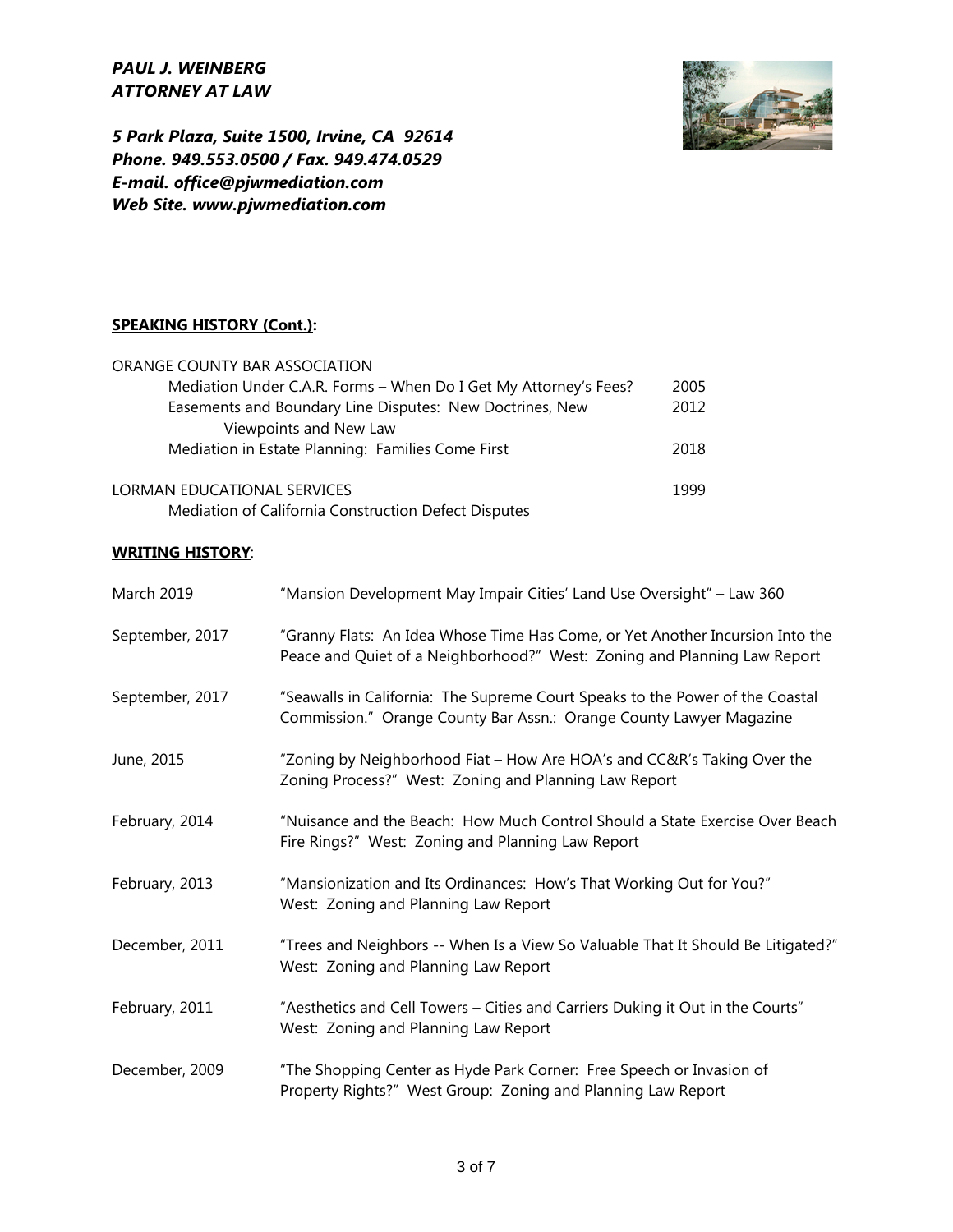

*5 Park Plaza, Suite 1500, Irvine, CA 92614 Phone. 949.553.0500 / Fax. 949.474.0529 E-mail. office@pjwmediation.com Web Site. www.pjwmediation.com*

# **WRITING HISTORY (Cont.):**

| January, 2009   | Author of "California Real Estate Broker and Property Manager Practice", editing<br>Chapter 4, University of California Continuing Education of the Bar                  |
|-----------------|--------------------------------------------------------------------------------------------------------------------------------------------------------------------------|
| October, 2008   | "Alcohol and Drug Rehab Homes: Classic NIMBYism or Everyone's Fair Share?"<br>West Group: Zoning and Planning Law Report                                                 |
| August, 2007    | "The City of Anaheim, California and Disney: How Much Say Does the Mouse Get<br>on What Gets Built?" West Group: Zoning and Planning Law Report, Vol. 30, No.<br>8, 8/07 |
| April, 2007     | "Making Nice: Attorney Paul Joseph Weinberg Walks Architects through the<br>Mediation Process" Architect Magazine, Best Practices, April, 2007.                          |
| July, 2006      | "Cell Towers and Aesthetics: Blight on the Neighborhood or Sign of the Times?"<br>West Group: Zoning and Planning Law Report, Vol. 29, No. 7, 7&8/06                     |
| September, 2005 | "Zoning for Aesthetics - Who Decides What Your House Will Look Like?<br>West Group: Zoning and Planning Law Report, Vol. 28, No. 9, 10/05                                |
| July, 2005      | Chapter 2 Author of: California Real Property Sales Transactions, 3rd Ed.,<br>December, 2004 update, University of California, Continuing Education of the Bar           |
| February, 2004  | "Architectural Copycats - 'Whose House Are You Building, Anyway?' "<br>West Group: Zoning and Planning Law Report, Vol. 27, No. 4, 4/04                                  |
| July, 2003      | Author of "Office Leasing", editing chapters 24, 27, 28, 33 and 43<br>University of California Continuing Education of the Bar                                           |
| February, 2003  | "The First Church of Costco: Land Grab For Tax Revenue or Preferential Treatment<br>of Churches?"<br>West Group: Zoning and Planning Law Report                          |
| January, 2002   | "The Greenlight Initiative and Ballot Box Zoning: California Tea Party and<br>Harbinger of Things to Come?"<br>West Group: Zoning and Planning Law Report                |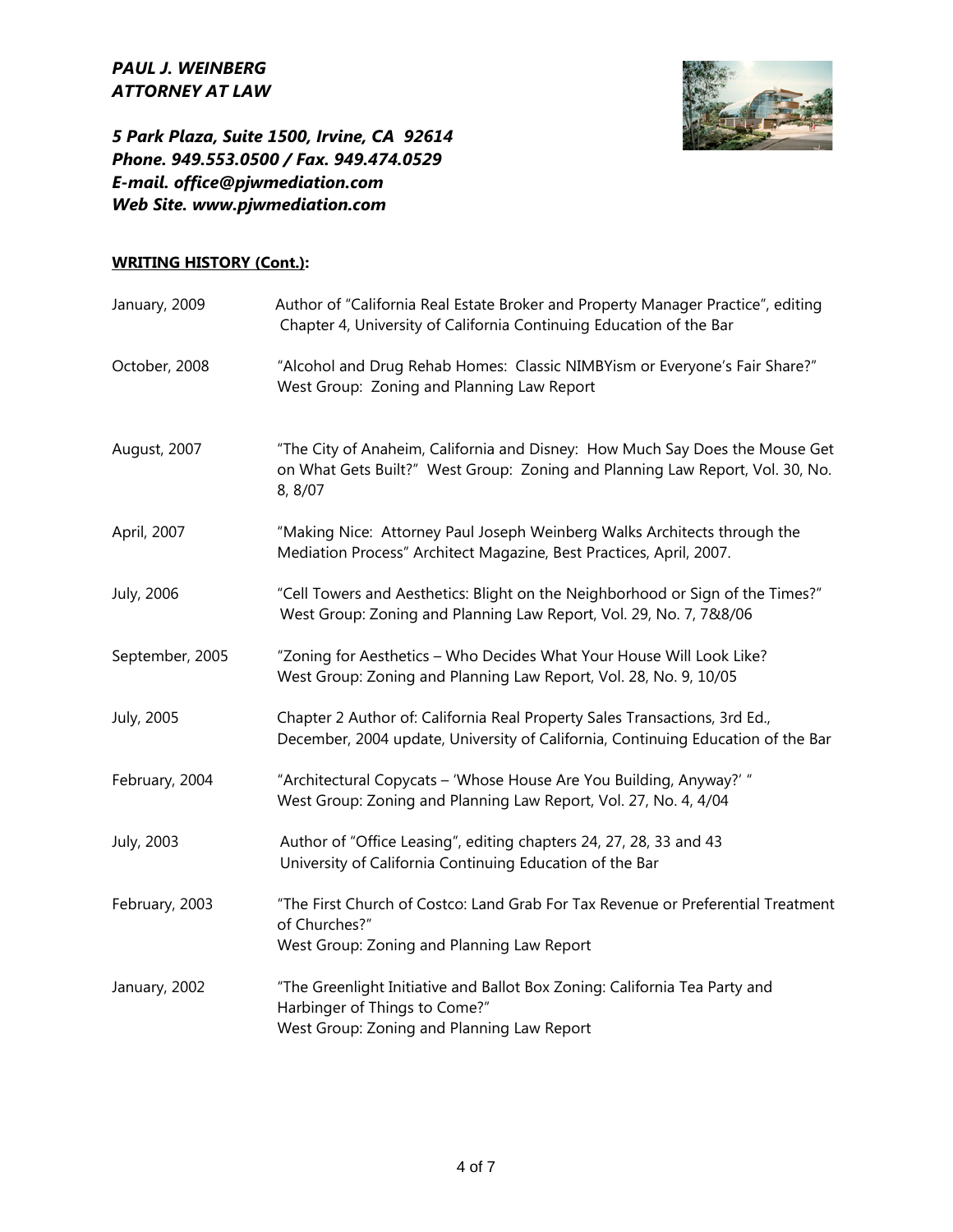

# *5 Park Plaza, Suite 1500, Irvine, CA 92614 Phone. 949.553.0500 / Fax. 949.474.0529 E-mail. office@pjwmediation.com Web Site. www.pjwmediation.com*

# **WRITING HISTORY (Cont.):**

| October, 2001     | "Marine Forests Society v. California Coastal Commission; Comeuppance for a<br>Bully or Legitimizing the Last Great Protector of California's Coastline?"<br>West Group: Zoning and Planning Law Report |
|-------------------|---------------------------------------------------------------------------------------------------------------------------------------------------------------------------------------------------------|
| May, 2001         | Chapter 7 Author of: "Quiet Title", California Real Property Remedies and<br>Damages, 2 <sup>nd</sup> Ed. - University of California, Continuing Education of the Bar                                   |
| March, 2001       | "Monster Homes: How Big a House Is Too Much?"<br>West Group: Zoning and Planning Law Report                                                                                                             |
| April, 2000       | "'Granny Flats' and Second Unit Housing: Who Speaks For the Neighborhood?"<br>West Group: Zoning and Planning Law Report                                                                                |
| November, 1999    | "Design Regulation and Architecture: Collision Course?"<br>West Group: Zoning and Planning Law Report                                                                                                   |
| October, 1999     | Author of "The Aas Case: Showdown on Construction Defect Damages"<br>University of California, Continuing Education of the Bar's<br>Real Property Law Reporter                                          |
| April, 1999       | "Zoning for Aesthetics: California Digs In"<br>American Institute of Architects / Orange County's OC Architect                                                                                          |
| October, 1998     | Co-Author of: Real Property Sales Transactions, 1998 update<br>University of California, Continuing Education of the Bar                                                                                |
| <b>INTERVIEWS</b> |                                                                                                                                                                                                         |
| January 10, 2014  | "Mediator Focuses on People's Emotions," Los Angeles Daily Journal, by<br>Don J. DeBenedictis, Daily Journal Staff Writer                                                                               |
| April, 2009       | "When Is A Neighborhood Rehab Clinic One Too Many?"<br>Philadelphia Times and Philly.com, by John Loftus, Times Staff Writer                                                                            |
| September, 2008   | "Practice Matters: Mediation for Architects 101"<br>Architectural Record magazine, by B. J. Novitski, Vol. 196, No. 9, 9/08                                                                             |
| January, 2007     | "Avoiding Litigation: How Mediation Saves Time and Money"<br>IOMA's Design Firm Management & Administration Report. By Susan E. Davis,<br>Editor.                                                       |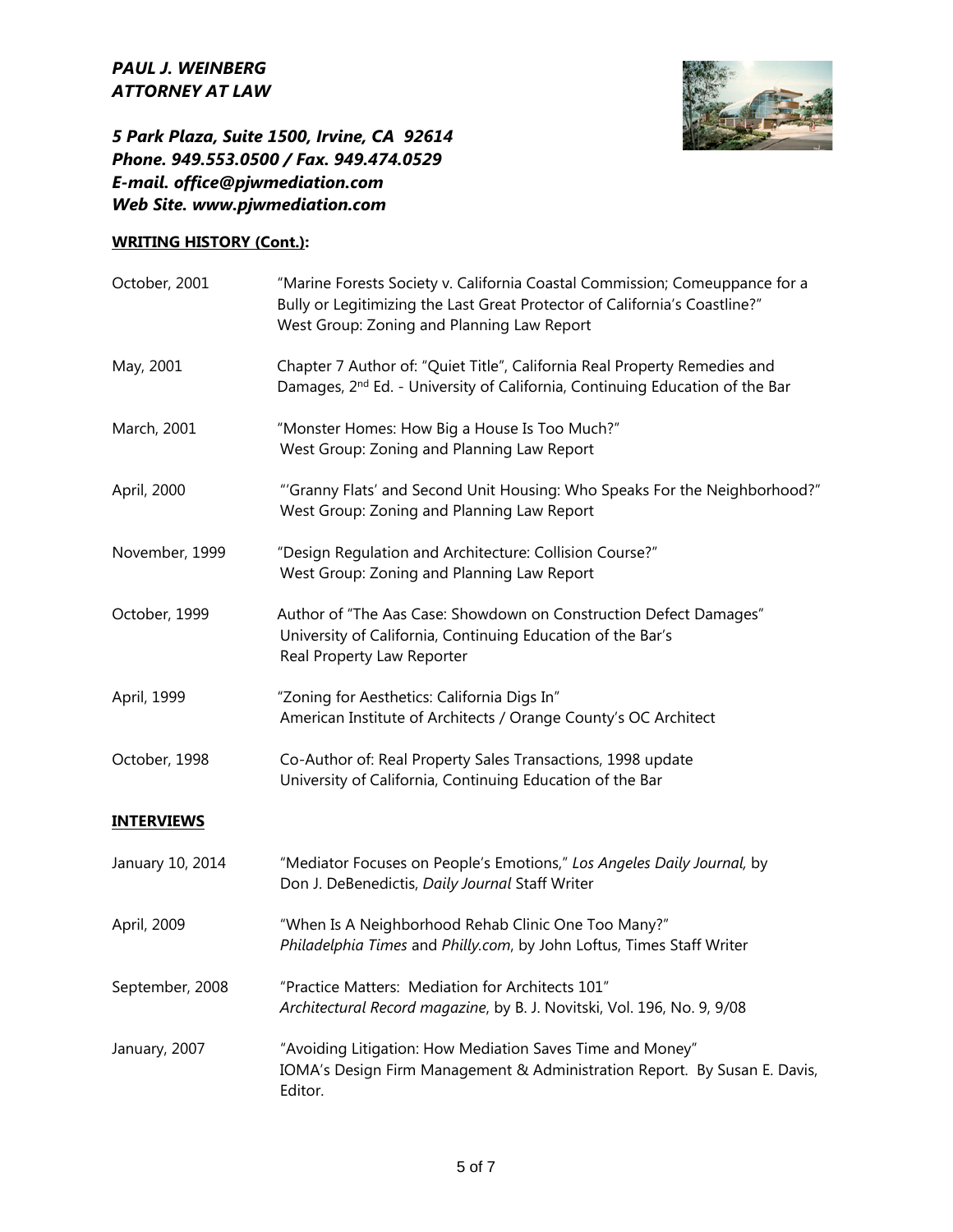

*5 Park Plaza, Suite 1500, Irvine, CA 92614 Phone. 949.553.0500 / Fax. 949.474.0529 E-mail. office@pjwmediation.com Web Site. www.pjwmediation.com*

#### **INTERVIEWS (Cont'd.)**

| May, 2006  | "Peace Talks: Mediation Can Be a Speedy, Inexpensive Way to Resolve Disputes"<br>Residential Architect magazine, Practice section. By: Cheryl Weber |
|------------|-----------------------------------------------------------------------------------------------------------------------------------------------------|
| July, 2003 | NBC4's "Today in LA: Weekend";<br>"Homeowner / Neighborhood Disputes"                                                                               |
| July, 2001 | NBC4's "Today in LA: Weekend"; Jim Giggans' featured quest; "Mansionization<br>and its Problems"                                                    |
| July, 2001 | KPCC 89.3 FM Los Angeles; Larry Mantle's "Air Talk"; featured guest;<br>"Mansionization and its Problems"                                           |

#### **TEACHING HISTORY**:

| February-March<br>2019              | Adjunct Professor; University of California, Irvine. Paul Merage School of<br>Business. Certificate for Real Estate Transactions: A Practical Guide.                        |
|-------------------------------------|-----------------------------------------------------------------------------------------------------------------------------------------------------------------------------|
| November, 2018                      | Guest Lecturer: University of California, Irvine, School of Law. Aesthetics<br>Regulation and Mansionization. Joseph F.C. DiMento, J.D., Ph.D., Professor<br>Of Law         |
| January, 2017                       | Adjunct Professor; University of California, Irvine, School of Law. Real Estate<br>Transactions.                                                                            |
| January, 2012 and<br>September 2014 | Guest Lecturer; University of California, Irvine, School of Law; Developmental<br>Control (Land Use) Law and Policy, Joseph F. C. DiMento, J.D., Ph.D., Professor of<br>Law |
| 1997-2000                           | Lecturer; Hastings College of Trial Advocacy, Business Litigation Institute,<br>Hastings College of Law, University of California, San Francisco, CA                        |
| 1990 - 1997                         | Adjunct Professor; Secured Land Transactions and Land Use Planning;<br>Western State University College of Law, Irvine, California.                                         |
| March, 1985<br>- April, 1996        | Instructor; Orange County Bar Association's College of Trial<br>Advocacy; Orange County Superior Court, Santa Ana, California.                                              |
| May, 1994<br>& March, 1998          | Guest Speaker; Interior and Environmental Design<br>University of California at Irvine                                                                                      |